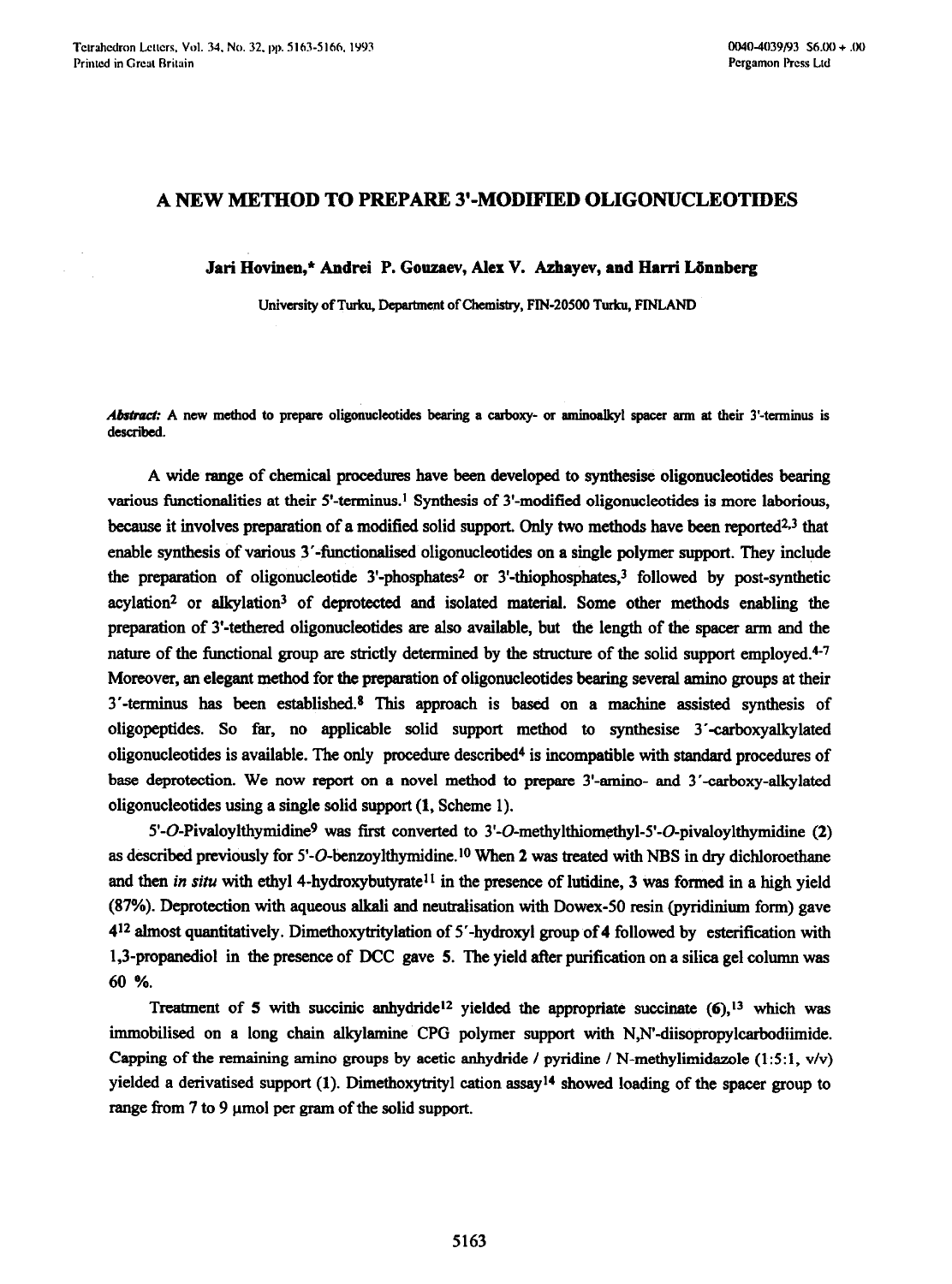

Scheme 1. NBS - N-bromosuccinimide; DMTr - 4,4'-dimethoxytrityl; CPG - controlled pore glass.

In order to demonstrate the usefulness of the support (1) in preparation of 3'-modified oligonucleotides, the model sequences  $d(T)5-3'-OCH_2O(CH_2)3COOH$  (7) and  $d(T)5-3' OCH_2O(CH_2)$ 3CONH(CH<sub>2</sub>)3NH<sub>2</sub> (8) and the target sequences d(GC<sub>2</sub>GTG<sub>2</sub>AGTCGTT) bearing the same spacer arms at their 3'-end (9, 10) were synthesised (Scheme 2).



Scheme 2. i: 0.1M NaOH, then NH<sub>3</sub>-H<sub>2</sub>O at 55 °C; ii: hydrazine/acetic acid/pyridine, then 1,3diaminopropane : EtOH (1:1, v/v).

The oligonucleotides were assembled on a Applied Biosystems 392 DNA Synthesizer (0.04 µmol of 1). Phosphoramidite chemistry and recommended protocols (DMTr-Off synthesis) were used in all cases. No differences in coupling efficiency (>98% as determined from trityl responses) were detected between the modified CPG supports and commercial nucleoside-derivatised columns. After the chain assembly was completed, the solid supports were treated with appropriate reagents. To obtain 7 and 9 the supports were treated with 0.1 M NaOH. This cleaves the phosphate protections and releases the carboxylic acid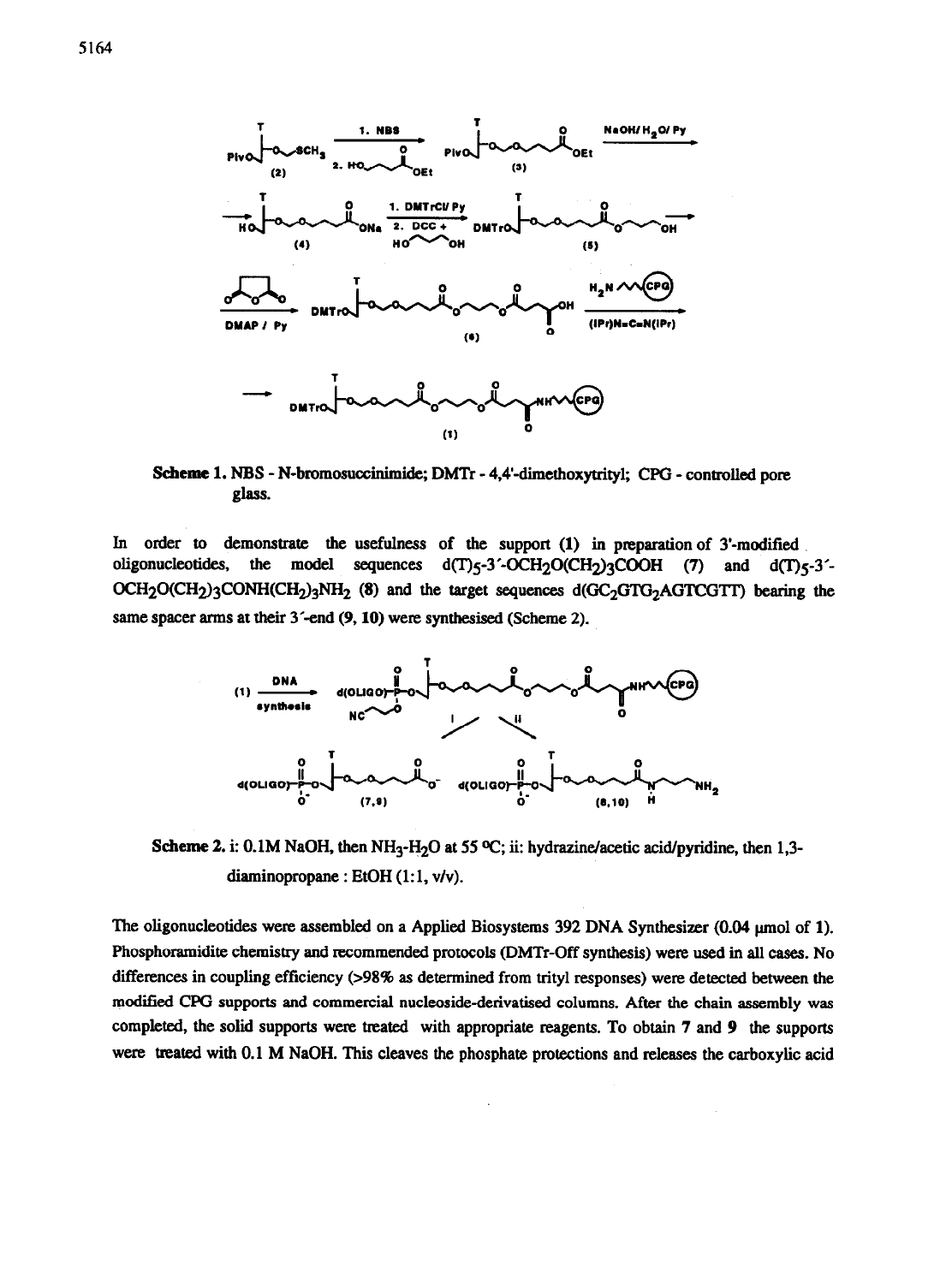group at the 3'-terminus. For 9, the partially deprotected oligomer was further treated with aqueous ammonia to cleave all remaining base protecting groups. To get the  $3'$ -aminoalkylated oligonucleotide 10, the support was treated with the mixture of hydrazine/AcOH/pyridine which deblocks A and  $C^{15}$  (to avoid transamination of C in the next step), and with 1,3-diaminopropane to cleave the rest of the protecting groups and to introduce the desired amino function at  $3'$ -end. For 8, the treatment with  $1.3$ diaminopropane alone was enough to get the desired product. The deprotected material was analysed by ion exchange HPLC (Fig. 1). Compound 9 exhibited a longer and 10 a shorter retention time  $(t_R)$  than the corresponding unmodified sequence (Fig. 1, right). This in all liieliiood results from the negative charge of the free carboxylate ion of 9, which increases  $t<sub>R</sub>$  approximately as an additional nucleotide. The amino group of 10 is, in turn, protonated in the eluant buffer ( $pH = 5.6$ ), and this increases the mobility. The same effect is also seen on comparing the HPLC profiles of the modified pentamers 7 and 8 (Fig. 1, left). The oligonucleotides prepared were purified on a reversed phase column<sup>16</sup> and finally desalted by gel filtration.<sup>17</sup> The presence of the 3'-amino function was additionally verified by allowing 8 to react with phenyl isothiocyanate in a carbonate buffer.<sup>18</sup> The HPLC analysis<sup>19</sup> showed the disappearance of 8 and the appearance of a product with a longer t<sub>R</sub>. The reaction was quantitative, and demonstrated the presence of the primary amino group at the 3'-terminus of 8. Enzymatic digestion of derivatised oligomers gave the correct ratio of the expected products.



Fig. 1. Ion exchange HPLC profiles<sup>21</sup> of the crude oligonucleotides: left - 7 (A), 8 (B); right - 9 (C), 10 (D), and **comspcmding natural oligonuclcotidc** (E).

## **REFERENCES** ANB **NOTES**

1. For a recent review of methods that involve S-terminal functionalisation and ligand incorporation, see: Beaucage, S.L; Iyer R.P. Tetrahedron, 1993, 49, 1925-1963.